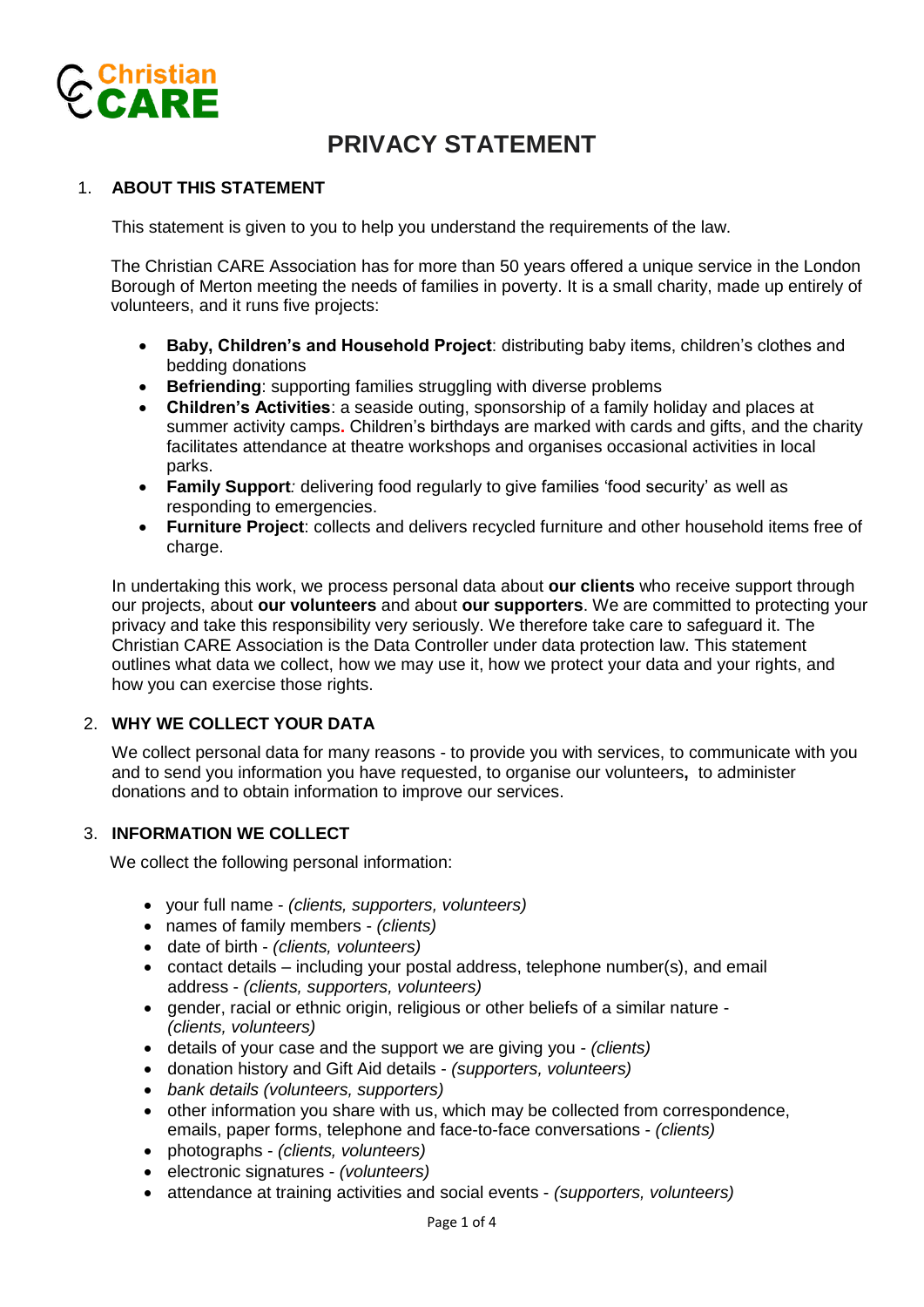We sometimes also collect sensitive data about individuals. This includes information about health, religion, ethnicity and nationality. We will only record this data where we have your explicit consent, unless we are permitted to do so in other circumstances for example under health and safety, safeguarding or data protection law.

## **4. USING YOUR PERSONAL DATA**

#### **For clients**

We will need to use your data in order to help you. We will keep all your information, including notes, letters and information given to us about you, in a confidential record that is specific to you. This ensures that we provide appropriate support. No volunteer is allowed access to our system or files unless they require this to provide a service to you. If you need the help of professionals, we will not pass on your information without your permission.

We may use your data for statistical reports. These statistics will not include any information that could be used to identify any individual.

#### **For volunteers**

As part of the recruitment process we ask you to complete an application form, including details of two referees to whom we will automatically send reference requests. This data will be retained while you are volunteering with us. If your role requires it, we will also arrange for you to have an enhanced check from the Disclosure and Barring Service (DBS). Your name and DBS reference number will be stored separately from all other data we hold about you. We will use your information so that we can contact you for support, supervision and training while you are volunteering with Christian CARE.

#### **For supporters**

Having obtained your consent to contact you by post, email or phone, we will keep you up-to-date with our activities. We will send you an Annual Report and invitations to our AGM and to any open afternoons or fundraising events. You will also receive Christmas and Easter mailings and prayer cards.

You can withdraw your consent to being a supporter at any time using the details in 'Contact us' below. If you make any changes to your consent, we will update your record as soon as we possibly can. It may take up to 30 days for our systems to update and stop any postal or email communications from being sent to you.

## 5. **OUR LEGAL BASIS FOR HOLDING AND PROCESSING PERSONAL DATA**

We need a lawful basis to collect and use your personal data under data protection law. The law allows for six ways to process personal data (and additional ways for sensitive personal data). Three of these are relevant to the types of processing that we carry out. This includes information that is processed on the basis of:

- a person's consent
- processing that is necessary for compliance with a legal obligation, for example to process a Gift Aid declaration
- Christian CARE's legitimate interests

Personal data may be legally collected and used if it is necessary for a legitimate interest of the organisation using the data, if its use is fair and does not adversely impact the rights of the individual concerned.

When we use your personal information, we will always consider if it is fair and balanced to do so and if it is within your reasonable expectations. We will balance your rights and our legitimate interests to ensure that we use your personal information in ways that are not unduly intrusive or unfair. Our legitimate interests include: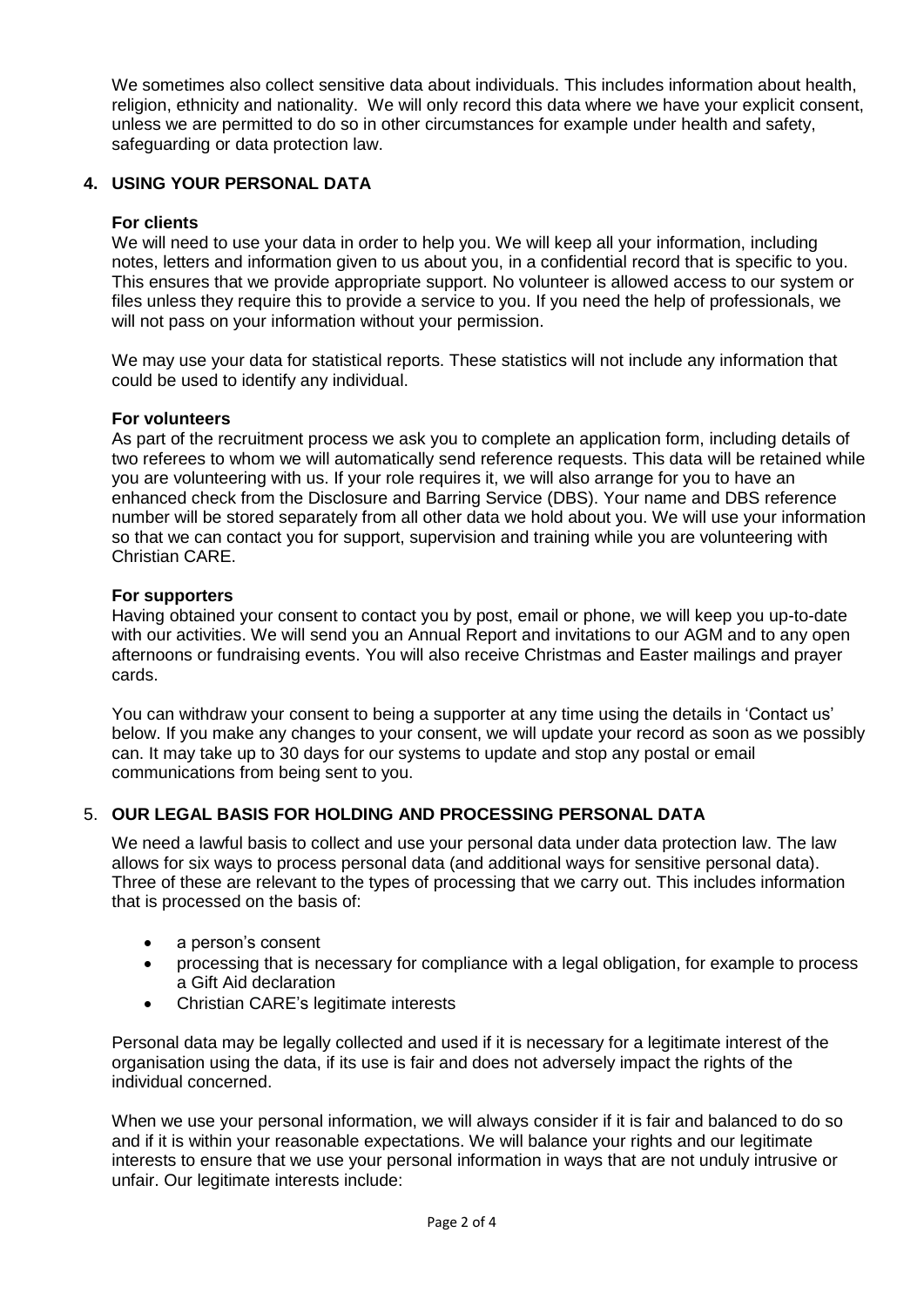- Supplying you with help and support.
- Delivery of our charitable purposes, statutory and financial reporting and other regulatory compliance purposes.
- Administration and operational management: including responding to solicited enquiries, providing information, events management, recruitment requirements and the administration of volunteers.
- Fundraising: including administering donations, sending thank you letters and analysis.

If you would like more information on our uses of legitimate interests, or to change our use of your personal data in this manner, please get in touch with us using the details in 'Contact us' below.

## 6. **DISCLOSURE OF YOUR PERSONAL DATA**

We will not share any of your personal data with any third party except where we are required to do so by law or if it is necessary in a medical emergency or we have obtained your consent

We will **never** sell your personal data to a third-party organisation or share it for fundraising purposes.

## 7. **SECURITY OF YOUR PERSONAL DATA**

We use appropriate technical and organisational measures and precautions to protect your personal data and to prevent the loss, misuse or alteration of your personal data. Unfortunately, the transmission of information via the internet is not completely secure. Although we will do our best to protect your personal data, we cannot guarantee the security of your data transmitted to our website. Once we have received your information, we will use strict procedures and security features to try to prevent unauthorised access.

## 8. **RETENTION OF YOUR DATA**

Whatever your relationship with us, we will only store your information for a specified amount of time, as set out in our internal Data Protection Policy and Procedures. The length of time that data will be kept may depend on the reasons for which we are processing the data and to satisfy our legal, financial and insurance requirements.

Subject to the above, we promise to update your information so that it is accurate, to store it securely while we are in contact with you, and for as long as necessary after contact ends. Once the retention period has expired, the information will be confidentially disposed of or permanently deleted.

## 9. **YOUR RIGHTS**

You have many rights under UK data protection legislation. These include:

- **Right of Access**: You have the right to know what information we hold about you and to ask to see your records. We will supply the information you ask for within one month unless legal exceptions apply. We will not charge you for this.
- **Right to be informed**: You have the right to be informed how your personal data will be used and why. This statement is intended to provide you with this information. You also have the right to be informed promptly if there is any breach of data security.
- **Right to restrict processing**: Where we process your data based on your consent**,** you have a right to restrict the processing of some or all of your personal information, to establish its accuracy, or if you object to our use of processing it*.*
- **Right of erasure**: In some cases, and subject to certain exceptions, you have the right to have your personal data deleted from our database (i.e. to be forgotten). Where you have requested that we do not send you publicity material, we will need to keep some limited information to ensure that you are not contacted in the future.